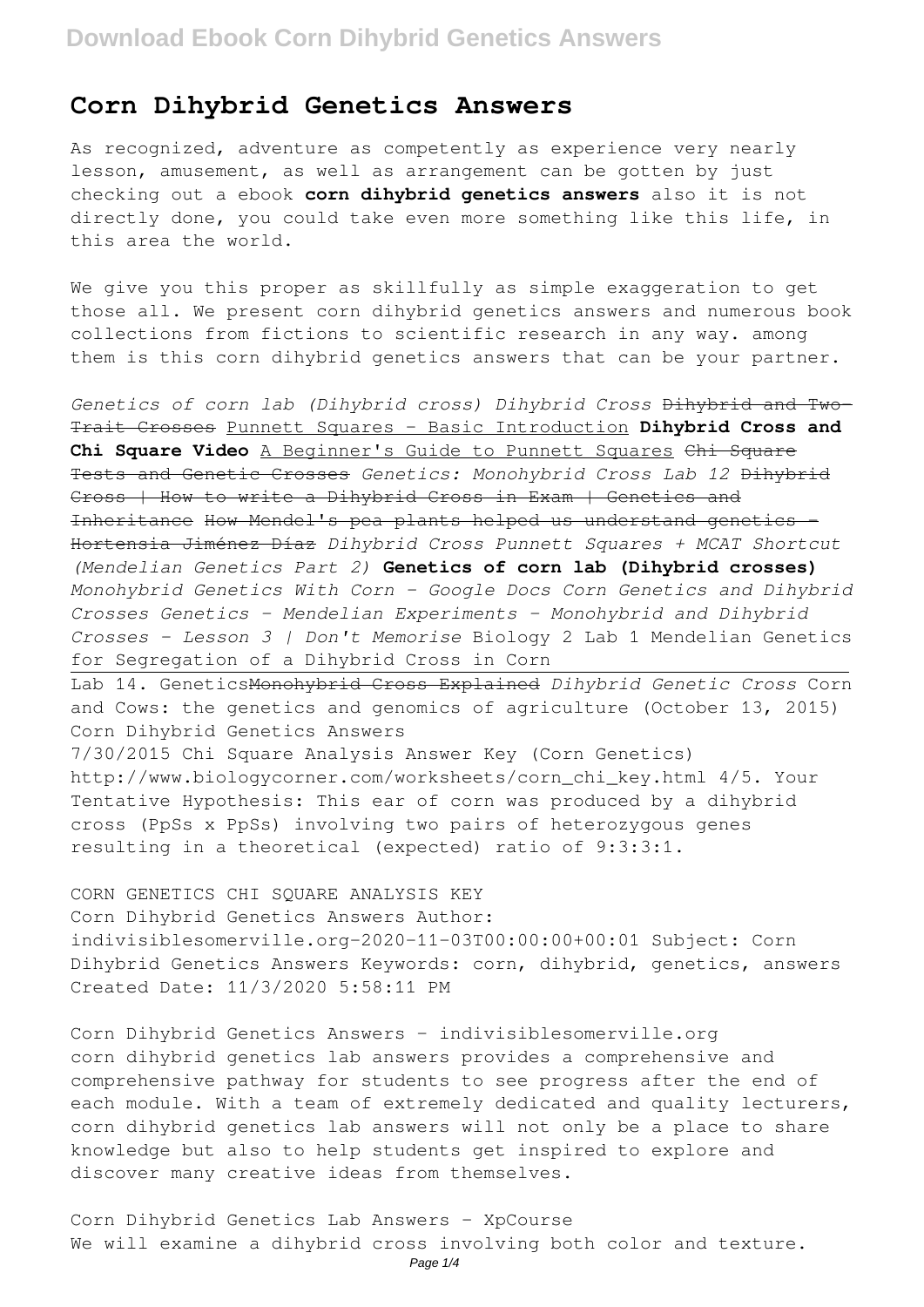# **Download Ebook Corn Dihybrid Genetics Answers**

Purple (P), is dominate to yellow (p), and smooth texture (S) is dominant to wrinkled (s). Both parent plants are heterozygous for both traits. Review genetics and the use of Punnett squares in a biology text before doing this experiment. MATERIALS: Appropriate ear of corn.

## Dihybrid Cross in Corn - BIOLOGY JUNCTION

Biology Dihybrid Corn Genetics Lab Worksheet TT11B (EGYR + 30) Introduction In this exercise, you will examine an ear of corn and determine the type of cross and genes responsible for the coloration and texture of the corn kernels. There are several traits in the corn seed type the traits in...

### Dihybrid Corn Genetics LAB - Google Docs

I.e. the observed ratio of grains in the ear of corn represents a dihybrid cross involving two pairs of heterozygous genes (PpSs X PpSs). [Use The Percent Probability Choices] 5. What is the percent probability that the observed ratio of grains in the ear of corn deviates from the expected 9:3:3:1 due to an incorrect hypothesis? I.e. your ear of corn does NOT represent a dihybrid cross involving two pairs of heterozygous genes (PpSs X PpSs).

### Lab Manual Exercise #4 - Palomar College

The dihybrid cross had for grain phenotypes in the ear of genetic corn and they were red and smooth (RS), red and wrinkled (Rs), yellow and smooth (rS), and yellow and wrinkled (rs). In addition to our previous dominant and recessive genes of red (R) and (r), S represents a smooth texture dominant to s which is a wrinkled texture.

#### Genetic Investigation of Corn - UKEssays.com

Carolina BioKits™: Corn Dihybrid Genetics: Sample Teacher's Manual Download PDF Explore sample pages from the teacher's manual for this product. If the PDF does not display below, you may also download it here.

Carolina BioKits™: Corn Dihybrid Genetics: Sample Teacher ... Chi Square formula:  $X^2 = E$  (observed - expected)^2 / Expected. Use the data obtained by counting the 100 kernels and calculate the chisquare value. Conclusions: Degree of Freedom = 1. Results agree with proportions expected after completing the chi square test. Chi square probability value for null hypothesis #1: 43.56 p<0.001.

### Corn Lab - Alyssa's Site

A Carolina Essentials™ Activity. Overview. Corn is the ideal organism for introducing students to Mendelian genetics. Corn kernels express numerous phenotypes that are easy to recognize. The phenotypes typically used involve the color or shape of the kernel. Carolina maintains parental stocks of yellow and purple corn colors. Purple corn is the result of a dominant allele, and yellow corn is the result of the recessive allele of the same gene.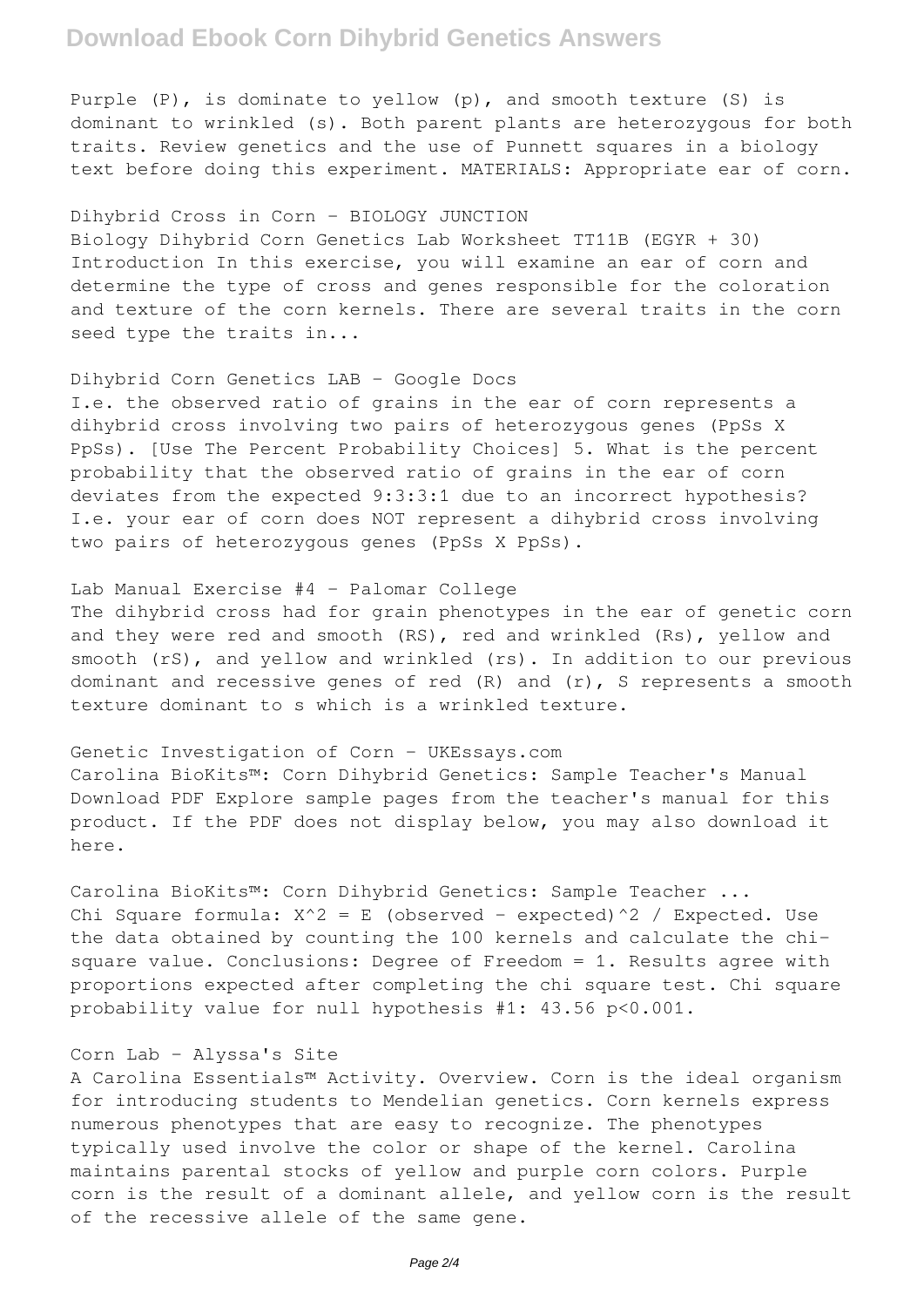# **Download Ebook Corn Dihybrid Genetics Answers**

Corn as an Introduction to Mendelian Genetics | Carolina.com Dihybrid two traits that result from two separate genes on two separate chromosomes. The physical appearance of the corn kernels helps determine the phenotype of two characters: kernel color and carbohydrate content. There are two different alleles for each gene: purple vs. yellow, and starch (plump) vs. sweet (wrinkled). The results of your counting will describe: Mendel's Laws of Inheritance (The Law of Segregation and The Law of Independent Assortment).

### Corn Lab - Emily Skwarek

biology corn genetics lab answersGolden Education World Book Document ID 4337872fGolden Education World Book. results of various monohybrid crosses we will then examine ears of corn purple results from the dominant allele p and yellow from the continue reading monohybrid corn lab biology dihybrid corn genetics lab worksheet tt11b egyr 30 introduction in this exercise you will examine an ear of corn and determine the type of cross and genes responsible for the coloration and texture of the ...

Biology Corn Genetics Lab Answers - Charles Clarke corn-dihybrid-genetics-answers 1/1 Downloaded from forum.minddesk.com on November 15, 2020 by guest Download Corn Dihybrid Genetics Answers If you ally compulsion such a referred corn dihybrid genetics answers ebook that will pay for you worth, acquire the utterly best seller from us currently from several preferred authors.

Corn Dihybrid Genetics Answers | forum.minddesk DELIAN GENETICS. DIHYBRID PLANT CROSS ODUCTION LABORATORY SIMULATION PHASE 1: Ratio prediction Complete the following steps: In Lab Data, record expected phenotypic ratio of PpSs X PpSs dihybrid cross in corn METHODS RESET MY NOTES A LABDATA SHOW LABELS GO TO PHASE 2 > PHASES LUU Dulu Kernel Types Purple and Smooth Purple and Wrinkled Yellow and Smooth Yellow and Wrinkled Predicted ratio of ...

Solved: DELIAN GENETICS. DIHYBRID PLANT CROSS ODUCTION LAB ... Label the Punnett squares as null hypothesis number one and number two. Corncob A contains two different colored seeds/kernels, they are purple and yellow. The Punnett squares to the left are showing the two possible ways to retrieve a yellow and purple seed/kernel with the same parents.  $P = Purple$  (Dominant)

Corncob A: Monohybrid - Examining Genetic Crosses Using Corn Photos can be substituted: see Corn Genetics Gallery. Dihybrid Cross . We will now consider a dihybrid cross, which is a combination of the two monohybrids. Your ear of corn may be a result of a cross between plants that were both heterozygous (PpSs x PpSs). 1. Create a punnett square or use a mathematical system to determine the phenotype ratio.

Corn Genetics and Chi Square Analysis - The Biology Corner Dihybrid Cross Worksheet 1. team-mates. List of sixteen numerical